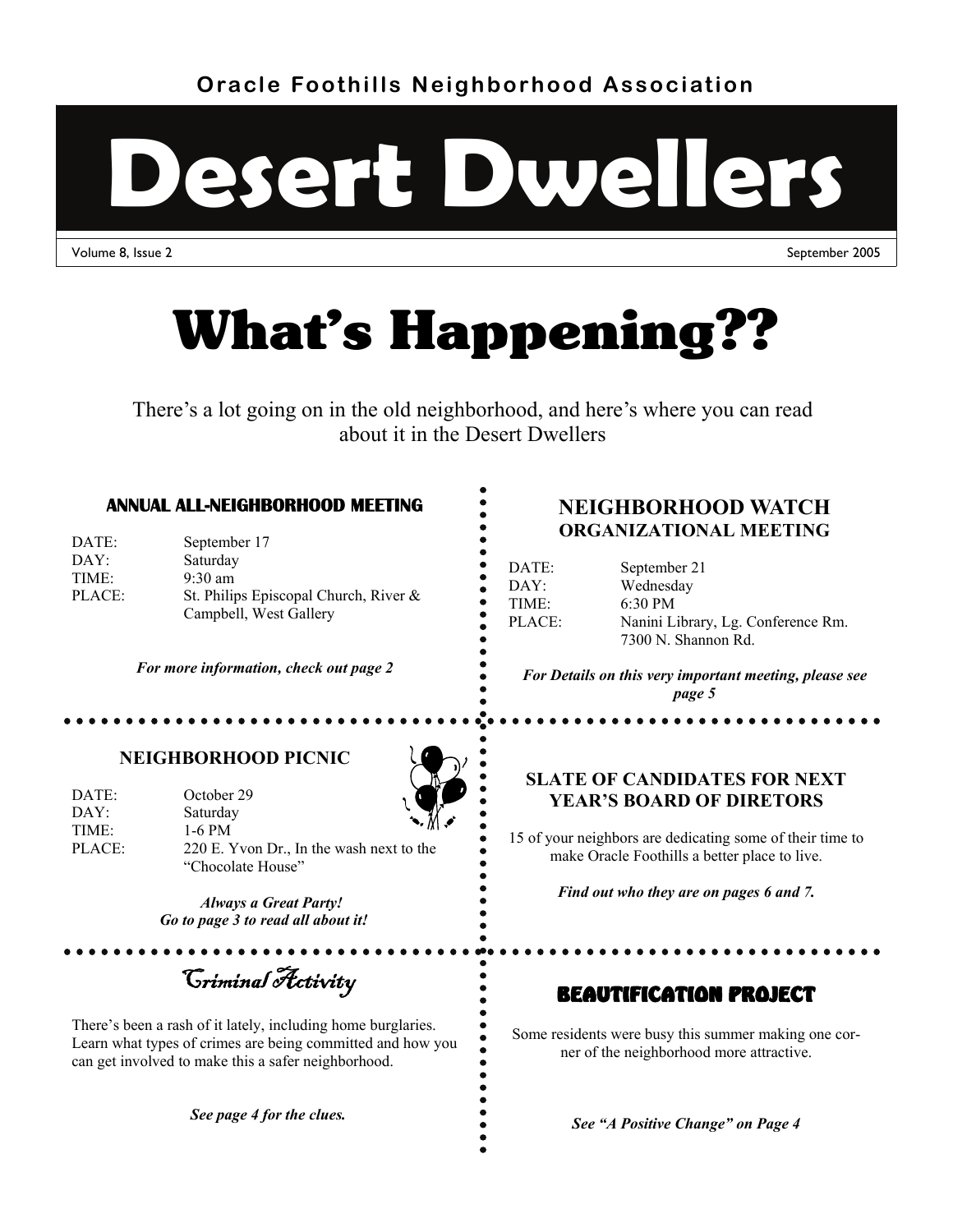# Oracle Foothills Neighborhood Association

ANNUAL MEETING

### **Saturday, September 17th 9:30 am to Noon St. Philips in the Hills Episcopal Church River Road at Campbell Ave. West Gallery**

There has been a lot of activity in the neighborhood this past year, not all of it good. A recent rash of burglaries and attempted break-ins has led to the formation of a formal **Neighborhood Watch** program. You will hear all about this and all the other neighborhood happenings at the Annual Meeting.

**EVERY** resident of Oracle Foothills is invited and encouraged to attend. We need your help to make this a better place to live.

Also on the agenda is the **election** of the Board of Directors for 2005-2006.

Once again you will have the opportunity to see and purchase the **artwork** of some of our talented neighbors, who will be showing their work before and after the meeting.

Every member in good standing who is in attendance will receive a drawing ticket for some terrific prizes.

**Coffee, sweets, registration, conversation and art show start at 8:30.** 

*Hope to see you there! Call 690-1107 for information or directions.*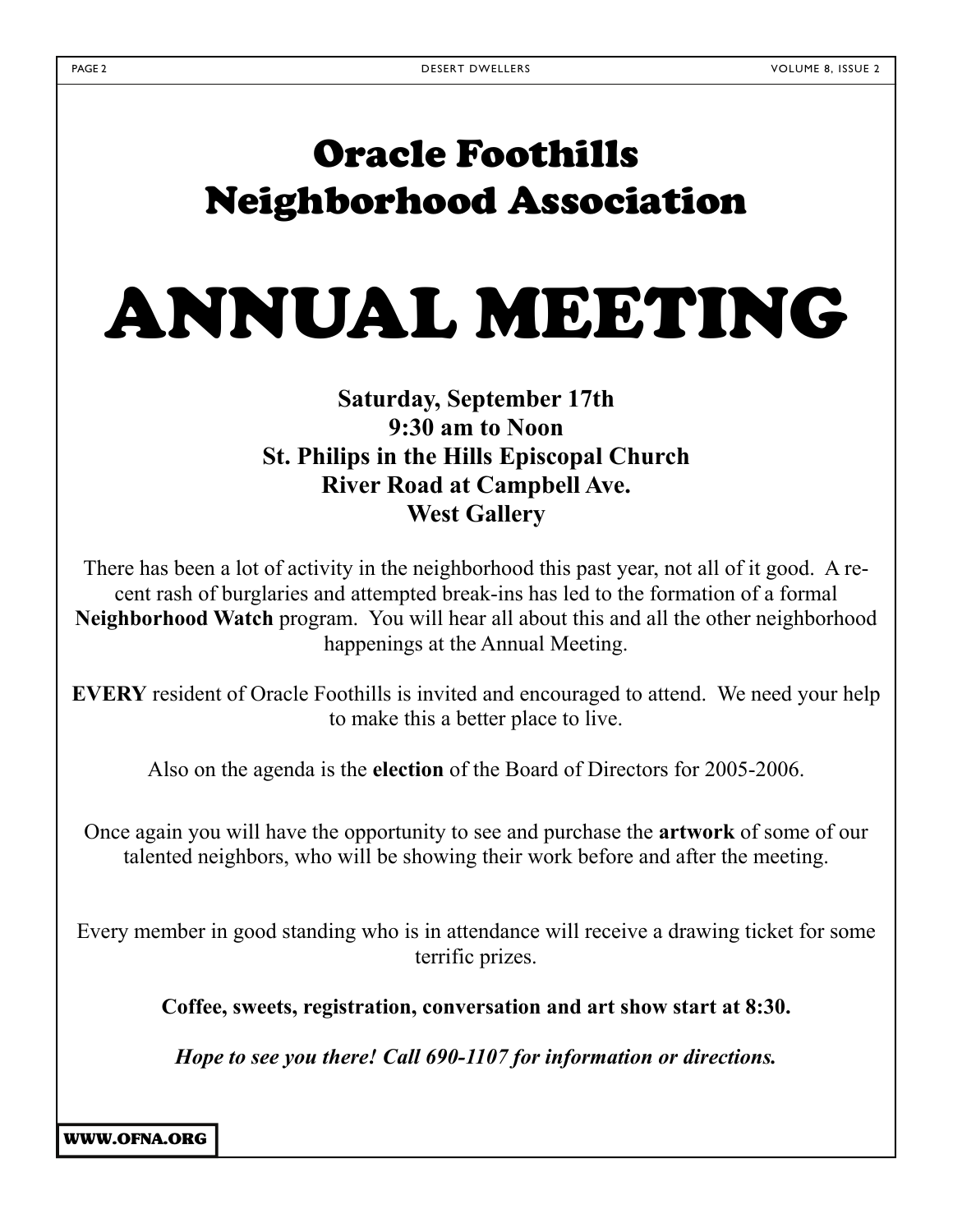

Come Party with your Neighbors **At the 7th Annual** 

# **OFNA Picnic!**

EVERY NEIGHBORHOOD RESIDENT IS INVITED!

# Saturday, October 29th, 1-6 pm

In the **wash** on the **south side of Yvon Drive**, **next to 220 E. Yvon (The Chocolate House), it will be an afternoon of food, fun, music, games, and friendly conversation** 

# Bring a dish to share

Jay and his crew of chefs will be serving up yummy barbequed **chicken** and **dogs**

> Utensils, Paper Products and Soft Drinks will be provided You may bring your own beer or wine

**There'll be lots of fun activities for the kids, including a piñata and a jumping castle** 

**Local neighborhood musicians will be performing, and you can try your talents at Karaoke** 

> For more information, or to volunteer to help, contact the chairmen, Jay & Carole DeAngeli, 690-1107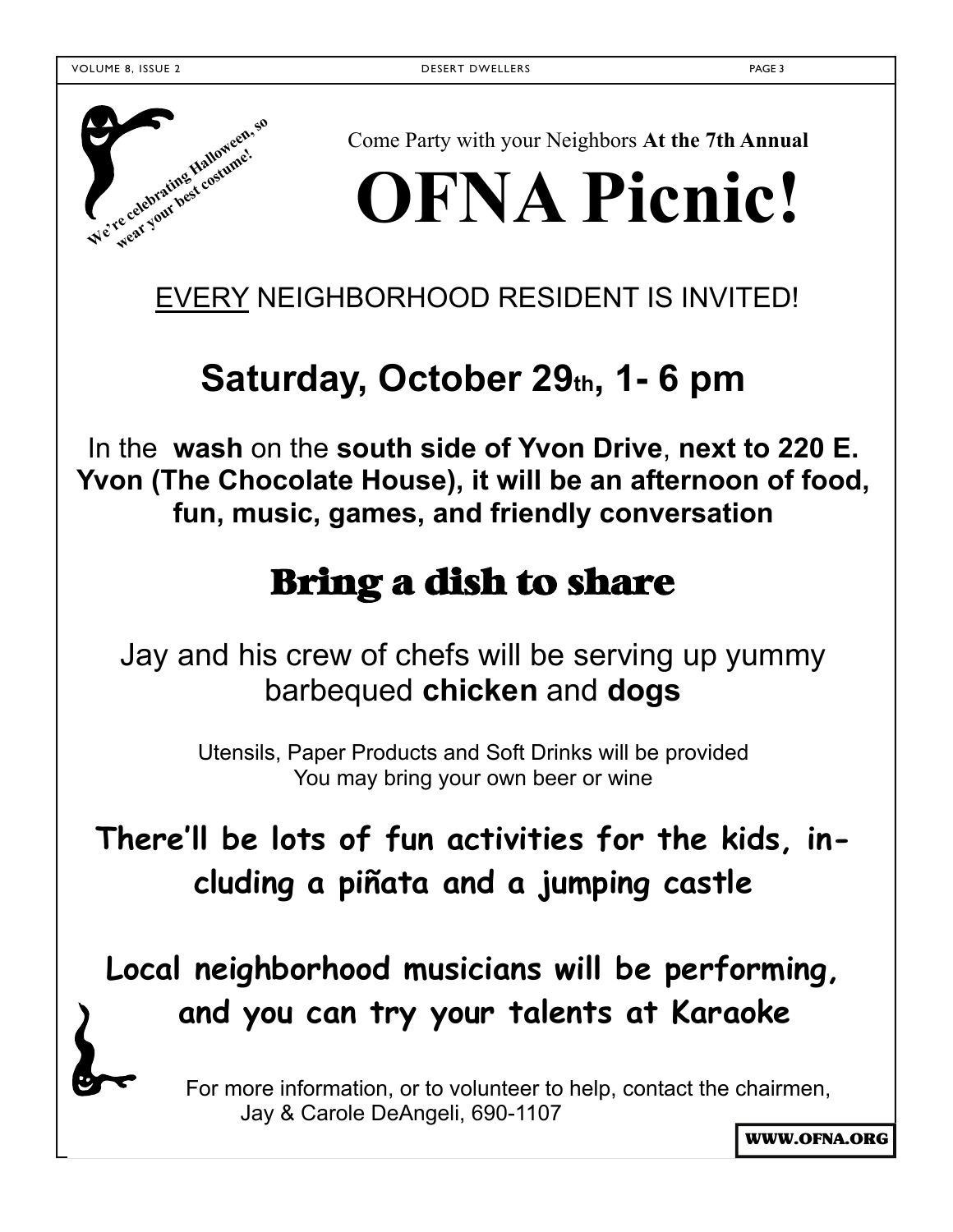# Crime Comes to Oracle Foothills

In the last few months, it seems that the criminals have 'discovered' Oracle Foothills. Several thefts from vehicles by, four home burglaries, several attempted burglaries, and several incidents of suspicious persons and behavior.

The vehicle break-ins generally have occurred at night. Always lock your vehicles and do not leave valuables inside.

In contrast, the majority of the home invasion incidents have occurred during the day, generally early afternoon, when the chance of finding no one home is the greatest. The suspects knock on the door, and, if someone answers, make up a phony reason for being there, such as wanting to seal your driveway, or clean your yard. Should someone suspicious come to your door, do not hesitate to call 911! If there is no answer, the criminals feel free to break in. In one instance, after a resident did not answer the door, the criminal shot a pellet gun through the window, almost hitting the homeowner who was inside. In more than one case, a sliding glass door was broken to gain entry to the home. Thieves are looking for relatively small items that can be easily sold.

In any situation, if you see a suspicious vehicle or persons, please call 911 immediately. It also helps to notify the neighborhood e-mail coordinators so the rest of the neighbors can be alerted.

Security bars are a good preventative, but if you don't wish to go to that length, the next best insurance is an alarm system, with glass break and motion sensors. An alarm might not keep a criminal from breaking into the house, but it will definitely

hasten his departure and/or capture. Alarm company signs may even deter a criminal.

Most people believe that dogs are a deterrent. However, if you are away for any length of time, your dogs will probably not be left home to guard the house.

As a response to the latest outbreak of crime, a formal **Neighborhood Watch** is being formed in Oracle Foothills. One of the requirements of establishing this program is to have an initial organizational meeting, with a large enough representation from the neighborhood to demonstrate sincere interest and participation.

Our homes are widely separated and often not visible from the street, making us ideal targets. Knowing our neighbors and watching out for each other is the best way to prevent us from becoming victims.

**Please take the time to become involved in this important effort. Come to the Neighborhood Watch meeting on Wednesday, September 21st, 6:30pm, at the Nanini Library's large conference room, 7300 N. Shannon Rd.**

*Remember that the very best protection is neighbors watching out for neighbors!* 



## **A Positive Change**

From a crumbling old eyesore overrun with nasty bunny's ears cactus to a neat and tidy planter filled with an attractive variety of new desert life, the circular planter at the intersection of Nina and Yvon Drives has begun a new life and demonstrates the value of neighbors working together for the benefit of all.

Special thanks to Jay DeAngeli, Brian Hagen, Jesse Wood, and Hal and Miriam Fritts for their invaluable and very appreciated contributions to the planter project:

> **Jay, Brian—cactus removal & clean-up Brian, Jesse, Becky—masonry renovation Jesse, Hal, Miriam, Jacki—plant contributions Jesse, Jacki, Becky—planting Pima County Transportation Dept—new area paving**

> > *Becky Spencer and Jacki Elder Project Coordinators*

Newsletter Notes ~ For any suggestions or contributions to this newsletter, please contact: **Carole DeAngeli, 690-1107, ejdeangeli@earthlink.net**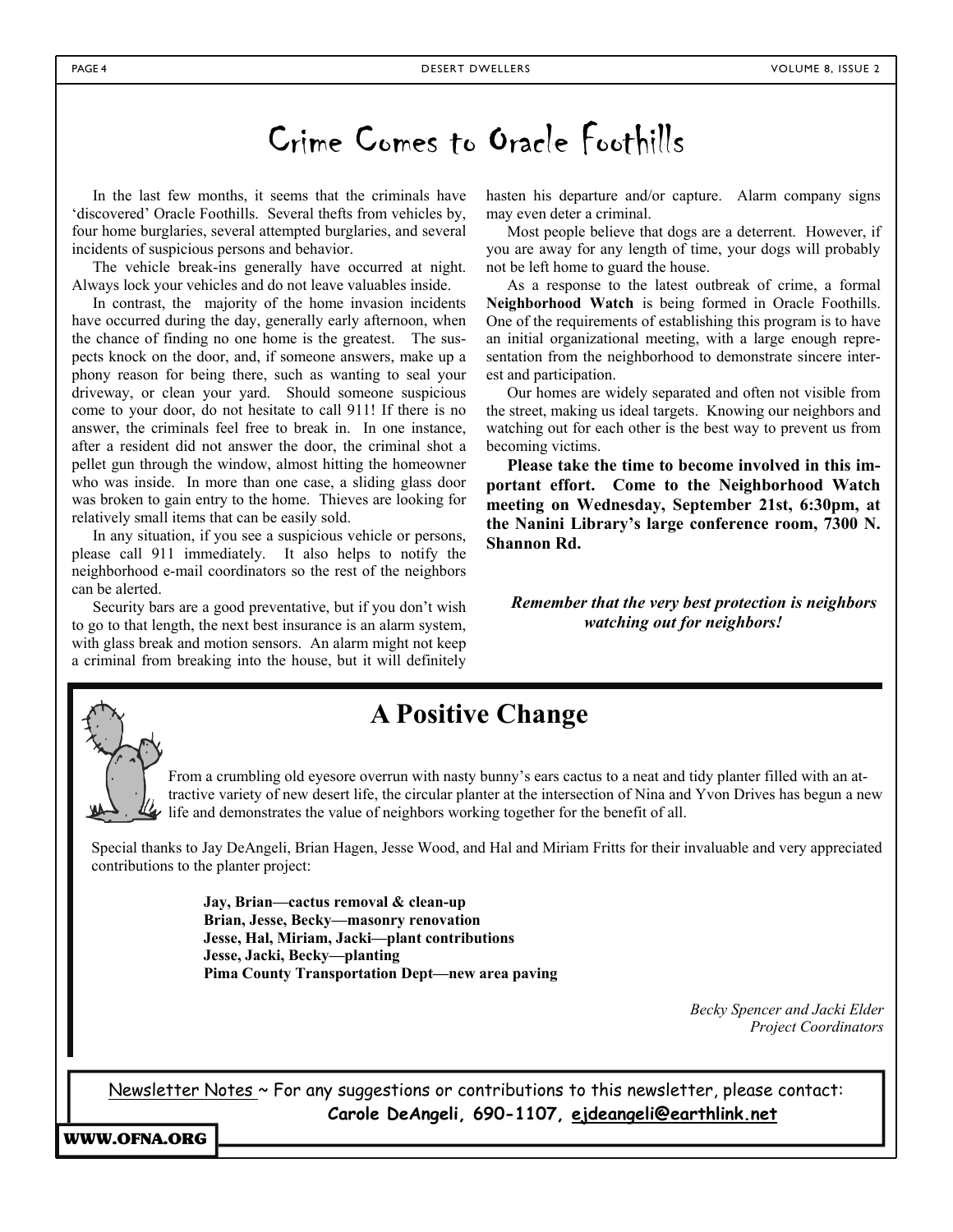# **NEIGHBORHOOD ALERT!**

### ARE YOU AWARE THAT IN THE PAST FEW MONTHS OUR NEIGHBORHOOD HAS HAD SEV-ERAL BREAK-INS AND ATTEMPTED BREAK-INS?

One involved a gunshot through a window when the homeowner was standing near the window! Many are concerned about this outbreak of crime, and have begun working together to make our neighborhood safer. Representatives from the Pima County Sheriff's Department tell us that key elements in accomplishing this are knowing your neighbors, caring about what happens to them, and being ready to report suspicious activity on both their property and your own.

### **THERE WILL BE AN INFORMATIONAL MEETING ABOUT ESTABLISHING A NEIGHBORHOOD WATCH PROGRAM ON WEDNESDAY, SEPTEMBER 21ST, 6:30 PM, IN THE LARGE CONFERENCE ROOM AT NANINI LIBRARY (7300 N. Shannon Rd., behind the driver's license bureau).**

- Representatives from the Pima Co. Sheriff's Department will present a lecture and video, outlining steps all can take to make our neighborhoods safer and less attractive to criminals.
- We need 30-35% of Oracle Foothills neighbors to attend this meeting and be willing to sign on as supporters of the program. Attendance does not obligate you to join, but it may inspire you to do so!

#### **WHAT DOES SIGNING ON AS A SUPPORTER OF THIS PROGRAM MEAN?**

- Just providing your name and address on a signup sheet will indicate you support the idea that we can work together to make our neighborhoods safer.
- There are no dues or obligations and you do not need to be a member of the Oracle Foothills Neighborhood Association.
- You have the option to provide your email address (or a stamped, self-addressed envelope) to receive speedy neighborhood crime updates.

#### **WHICH OF YOUR NEIGHBORS ARE ALREADY SUPPORTING THIS PROGRAM?**

 Our local Oracle Foothills Neighborhood Association (OFNA) held a special meeting in July to discuss safety concerns with Pima County Sheriff's Department representatives, and voted to support the reactivation of an independent **NEIGHBOR-HOOD WATCH** program.



HELP US MAKE OUR NEIGHBORHOOD SAFER BY ATTENDING THE 9/21 MEETING!

*Liz Sherwood, Area Leader, 888-9279* 

JOIN OUR NEIGHBORHOOD WATCH!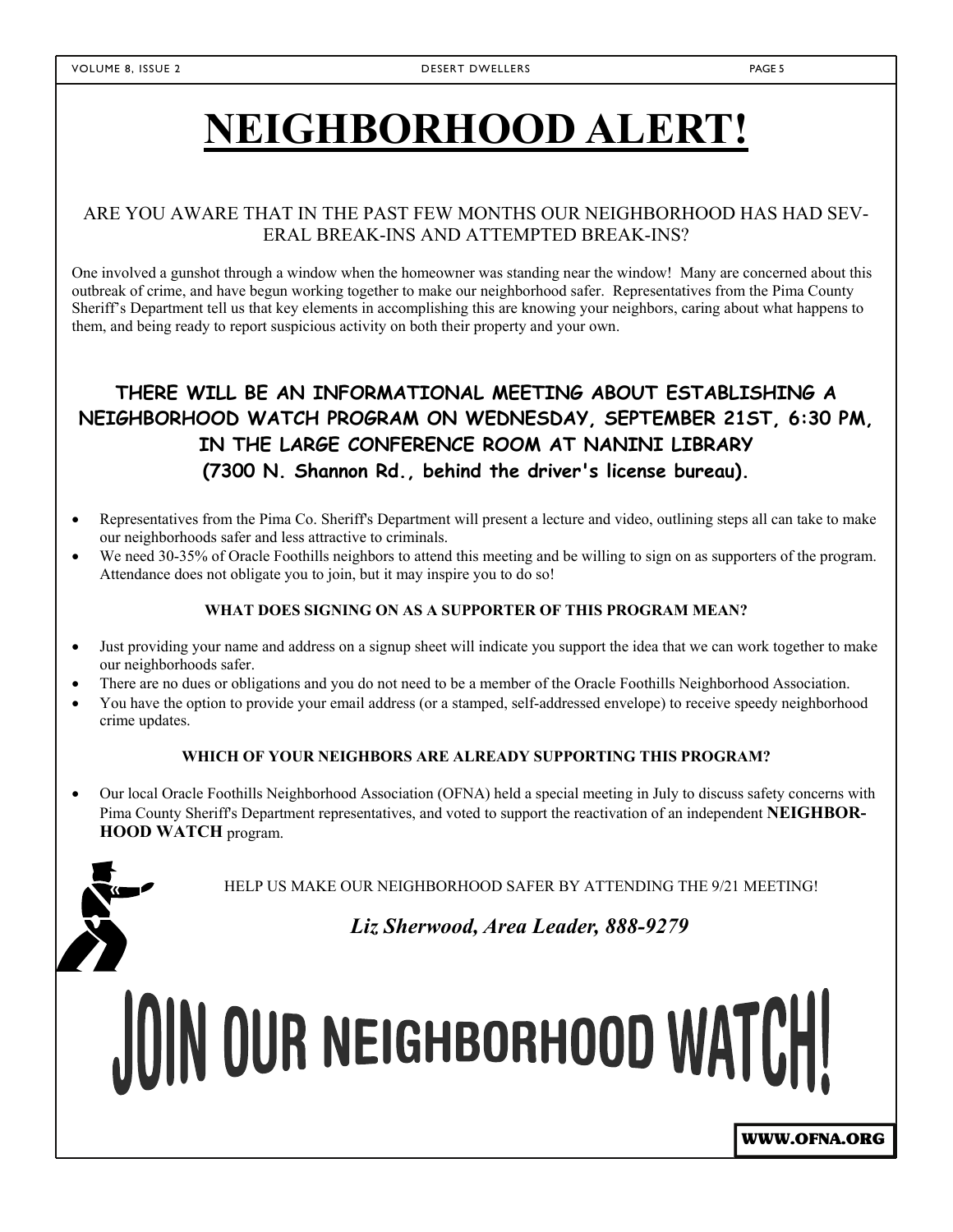### **Candidates for 2005-2006 Board of Directors**

**Jay DeAngeli:** (Incumbent Board Member, current president) During my 33-year career with AT&T, I worked as project manager on numerous large telecommunications projects, both in the U.S. and overseas. Our travels and working assignments took us to Asia, Africa and Europe. After retiring, I was active in home building and remodeling in Reno.

My wife Carole and I moved to Oracle Foothills in 1995, coming from the high desert foothills of Reno, Nevada (my birthplace). We have been very active in our neighborhood association and plan to continue our efforts. Some of the activities with which I have been involved include: publication of the quarterly newsletter; continuation of our annual picnic; the ongoing maintenance of a safe, clean and attractive neighborhood; promotion of open communication among the neighbors.

I would be honored to serve on the Board of Directors for another year.

**Sig Eisner**: (Incumbent Board Member, current Vice President) Sig has been a resident of the Oracle Foothills neighborhood since 1995. He was educated at the Universities of Arizona, California (Berkeley) and Columbia and spent over 30 years as a member of the English Department at the University of Arizona. For over 55 years he has been married to Nan Eisner. He and Nan are the parents of six and the grandparents of 12.

#### **Ron Foreman:**

**Matthew Freedman:** My wife Dr. Rebecca Freedman, our two daughters, Hillary and Natalie, and I decided that Tucson would be a natural place for our family to continue our western adventure. The Oracle Foothills Estates is a lovely, bucolic setting to raise a family that has deep concerns for the environment and wildlife. After spending several decades as an entrepreneur in the Boston area I changed careers and moved into software technology, business to business sales management. It was this change that helped us to relocate to the West Coast. If elected to the board I will bring a clear sense of thoughtful leadership and consensus building that will hopefully benefit the collective community that we are all so fortunate to share.

**Gene Isaak:** (Incumbent Board Member) I am a 37 year resident of the neighborhood. I have degrees from the U of N. Dakota and NYU Law Schools. I have practiced law all those years in Tucson and am still practicing. We raised two children here and although they are now on their own they visit us often, each with one grandchild. We enjoy the neighborhood because it is relatively close in but the lots are big enough to allow privacy. I am interested in keeping this a safe neighborhood and in getting the streets repaved.

**Richmond Johnson:** A native of Madison, Wisconsin and a second-year resident of Oracle Foothills, Richmond is a veteran of the performing arts - singing, acting, dancing, producing, directing, designing, writing and teaching. Now semi-retired, Richmond moved to Tucson last year from California and has already become active in neighborhood activities.

**Sharon Laird:** (Incumbent Board Member)

**Scott Odom:** (Incumbent Board Member, current Treasurer) I

WWW.OFNA.ORG

was born and raised in Phoenix, where I learned to tolerate and even enjoy the extremes of the desert. My fondness for Tucson grew during undergraduate studies at the University of Arizona. In addition to providing a fun academic environment, the University is the venue in which I first met my lovely wife, Ashley. In May of 2000, I received a bachelor's degree from the college of business with majors in Finance, Accounting, and Entrepreneurship. After graduation, I worked as an auditor in the Phoenix office of KPMG, a large public accounting firm. In August 2001, I was able to break away from work just long enough to marry sweet little Ashley. And after two years with KPMG and the attainment of my CPA certificate, I made the surprisingly easy decision to leave public accounting. With Ashley working as a technology consultant, our options were wide open in regard to geographic location. After mulling things over, we narrowed our choice down to either Denver or Tucson. Of course, you all know which town won out in the end. A large part of our decision was based on this wonderful neighborhood. The characteristics of (1) natural desert and (2) heterogeneity of homes were both present here, and we were supremely excited that a home fitting our needs and our budget was actually available in such a setting. The rest, as they say, is history. Since moving to Tucson, Ashley has shifted careers and is now a 7th grade math teacher at Flowing Wells Junior High. I am currently the Assistant Vice President of Finance at DM Federal Credit Union. Ashley and I have sincerely enjoyed our first few years in the 'hood. Most of all, we love the wildlife sightings and the peaceful surroundings. As a board member, conserving and protecting the special habitat within our neighborhood would be at the top of my agenda.

**Kim Peterson:** (Incumbent Board Member) Kim has been an Arizona resident for over 20 years, which means she is finally approaching semi-native status. She and her husband Merrill moved to Oracle Foothills in 1999, one of the smartest things they have ever done. They both love the neighborhood's natural desert landscape and quiet charm. Even more delightful are the neighbors whom they find to be consistently bright, open-minded, and just plain fun to be with. There is in the Oracle Foothills a wonderful old-fashioned neighborly feeling which Kim loves and hopes to help develop even more in the coming year.

**Carolyn Denison Redmore:** (Incumbent Board Member) After making the decision to locate full time to Tucson from St. Louis, Mo., my husband, Derek, and I were pleased to find this neighborhood with its low key eclectic ambiance, amazing desert habitat, and awesome views. As a newcomer, I especially would enjoy serving on the OFNA board for the opportunity it would give me to become acquainted with our neighbors. But, also, it would be satisfying to work with others in identifying and serving the needs of the neighborhood. If elected to the board I would draw on my experience as a psychologist in assessing issues and developing/implementing/evaluating action plans. More specifically, I am interested in outreach to newcomers and ongoing neighborhood assistance. I hail originally from the Cajun and rice lands of south Louisiana; Derek, a chemist, from the Wolds of Lincolnshire, England. We have two treasured grown children, a son in St. Louis and daughter in Arlington, Va. It will be a pleasure to serve on the OFNA board another year.

*(Continued on page 7)*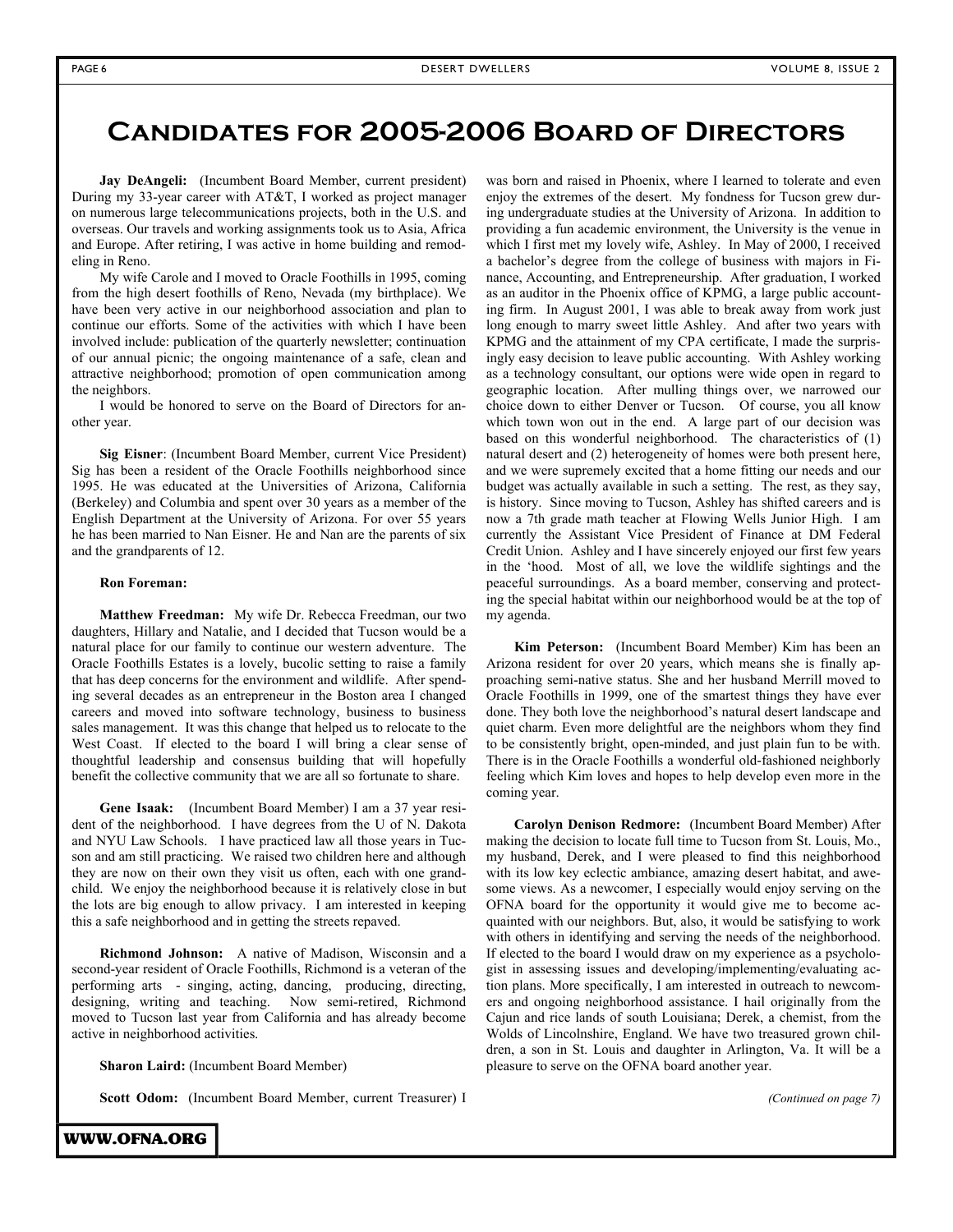#### *(Continued from page 6)*

**Tom Scarborough:** (Incumbent Board Member, Current Secretary) My wife Harriet and I moved into the Oracle Foothills neighborhood in November of 1988. I was teaching high school biology and physical science at the time. Since then, I have completed a thirty year career in public education, including seventeen years as a classroom teacher and thirteen as a building administrator, the last ten of which were spent as principal of Cholla High School.

I completed my B.S. in Wildlife Biology in 1969, and after a couple of years of military service I returned to Tucson and the University of Arizona to obtain my teaching certificate. I completed my M.Ed. in 1979 and my Ph.D. in 1986. I retired from TUSD in 2002. I continue to work part-time for TUSD in administrator training. I have served as a volunteer facilitator in the YWCA's "Time to Talk" antiracism program for the past three years.

I have very much enjoyed living in our neighborhood, and I appreciate the work that former and current board members have done to make this such a nice place to live. One of my goals upon retirement was to become more involved in community service, and what better place to begin than in our own neighborhood? If elected, I will be proud to continue serving on the board, and will work hard to contribute to the good of our neighborhood.

**Barbara Schuessler:** (Incumbent Board Member) I moved to this wonderful neighborhood four years ago and have a strong interest in the preservation of the natural desert landscape and its wildlife. The beauty of our desert and the integrity that has been maintained in our neighborhood is something I would like to continue to focus on and would love to contribute to our sense of community by serving on the OFNA board of directors. Being involved with Reaters has allowed me to meet many wonderful neighbors and to participate in great discussions and to get to know my neighborhood better. I teach flamenco dance at Creative Dance Arts and have my own video business. Growing up in El Paso, I first came to Tucson in 1968 to go to school at the U. of A. Leaving in 1974, but returning to the magnificent Catalina mountains in 1980, Tucson has been my home ever since. I have a B. A. from the U. of A.

**Richard Schwartz:** I am a 51-year-old native Tucsonan and a gemologist.

**Liz Sherwood:** (Incumbent Board Member) For 25 years I worked as a librarian, my last position as a cataloger at the University of Arizona Library. I have also worked in other university libraries, in public libraries, and in several government and technical research libraries. Glenn and I moved into this neighborhood in 1996. We love its combination of closeness to urban activities and its almost daily encounters with desert wildlife. Now that we're retired I make and sell jewelry, and Glenn makes and sells sculpture. I recently volunteered to serve as Area Leader to help OFNA re-establish an active Neighborhood Watch program, which we all hope will be another encouragement for our neighbors and ourselves to get to know each other better and be more pro-active in neighborhood security.

| <b>OFNA Financial Statement</b><br>$4/1/05 = 7/31/05$                            |        |  |  |  |  |
|----------------------------------------------------------------------------------|--------|--|--|--|--|
| <b>Beginning Cash</b>                                                            | \$7239 |  |  |  |  |
| <b>Total Income</b>                                                              | 382    |  |  |  |  |
| <b>Total Expense</b>                                                             | 477    |  |  |  |  |
| <b>Ending Cash</b>                                                               | \$7144 |  |  |  |  |
| Complete details are available to all members from the<br>Treasurer, Scott Odom. |        |  |  |  |  |

### Special Thanks

- Kitty Schwartz for handling the voluminous e-mail notifications and correspondence this summer
- Liz and Glenn Sherwood for taking on the job of organizing the Neighborhood Watch, and to all those who have agreed to be Block Captains
- Richard & Kitty Schwartz, Don Peters and David Brown for their assistance when our home was burglarized this summer

### E-MAIL LIST

OFNA maintains a neighborhood e-mail list to keep neighbors informed of events in a timely manner. If you have an item of general interest that you would like sent out, or for any change to your e-mail address, please contact **the list administrators:** 

> **Carole DeAngeli ejdeangeli@earthlink.net 690-1107**

> > **Kitty Schwartz k3952S@aol.com 888-8288**